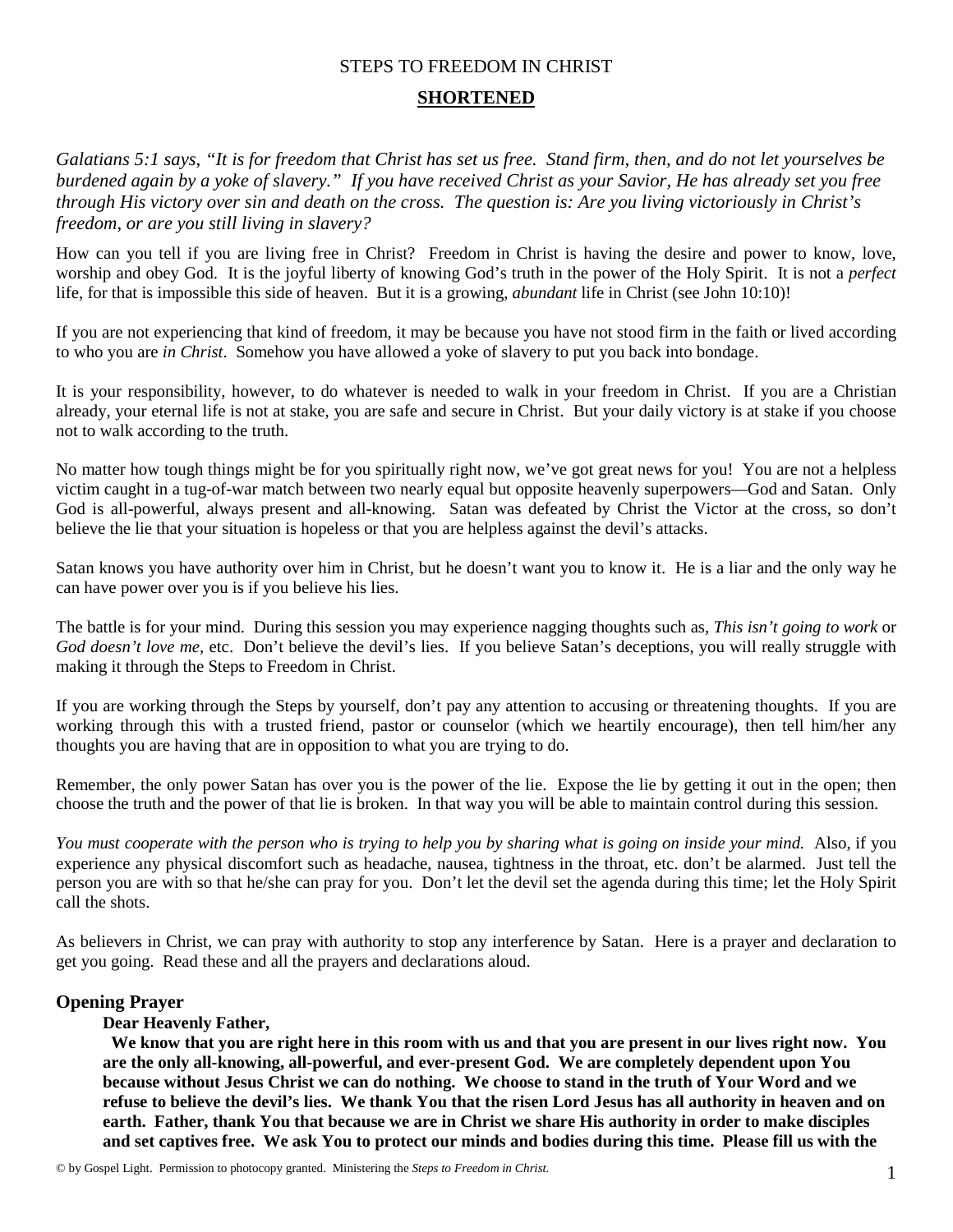**Holy Spirit so that He can guide us into all truth. We choose to submit to His guidance alone during this time. Please reveal to our minds everything that You want us to deal with today. We ask for and trust in Your wisdom. We pray all this in faith, in the name of Jesus. Amen.**

#### **Declaration**

In the name and authority of the Lord Jesus Christ we command Satan and all evil spirits to release their hold on \_\_\_\_(name)\_\_\_\_\_\_\_\_\_ in order that \_\_\_\_\_\_\_\_(name)\_\_\_\_\_\_\_ can be free to know and choose to do the will of God. As children of God, raised up and seated with Christ in the heavenly places, we agree that every enemy of the Lord Jesus Christ be bound. We say to Satan and all his evil workers that you cannot inflict any pain or in any way prevent God's will from being done today in \_\_\_\_\_\_(name's)\_\_\_\_\_\_ life.

Now you are ready to start going through the Steps to Freedom in Christ. The following seven steps will help you experience freedom from your past. You will address the areas in which Satan commonly takes advantage of believers and where strongholds are often built.

Remember that the Lord Jesus Christ has already purchased your freedom over sin and Satan on the cross. Experiencing that freedom will be the result of what *you* choose to believe, confess, renounce and forgive. No one can do that for you, not even God. The battle for your mind will only be won as you personally choose the truth.

During each Step, it is very important that you submit to God inwardly while resisting the devil outwardly. Do this by prayer and making each declaration *aloud.* The prayers and declarations are all in bold type to remind you to do that.

You will be taking a very thorough inventory of your life in order to make a rock-solid commitment to the truth. If your problems stem from another source not covered in these steps, you will have lost nothing by going through them. If you are open and honest during this time, you will greatly benefit by becoming right with God and close to Him once again.

May the Lord greatly touch your life during this time. He alone can and will give you the grace to make it through. Lean on His strength and wisdom, not on your own. It is crucial that you work through all seven Steps during this session. Take short breaks, as you need them, but don't allow yourself to become discouraged and give up. Remember, the freedom that Christ purchased for all believers on the cross is meant for you!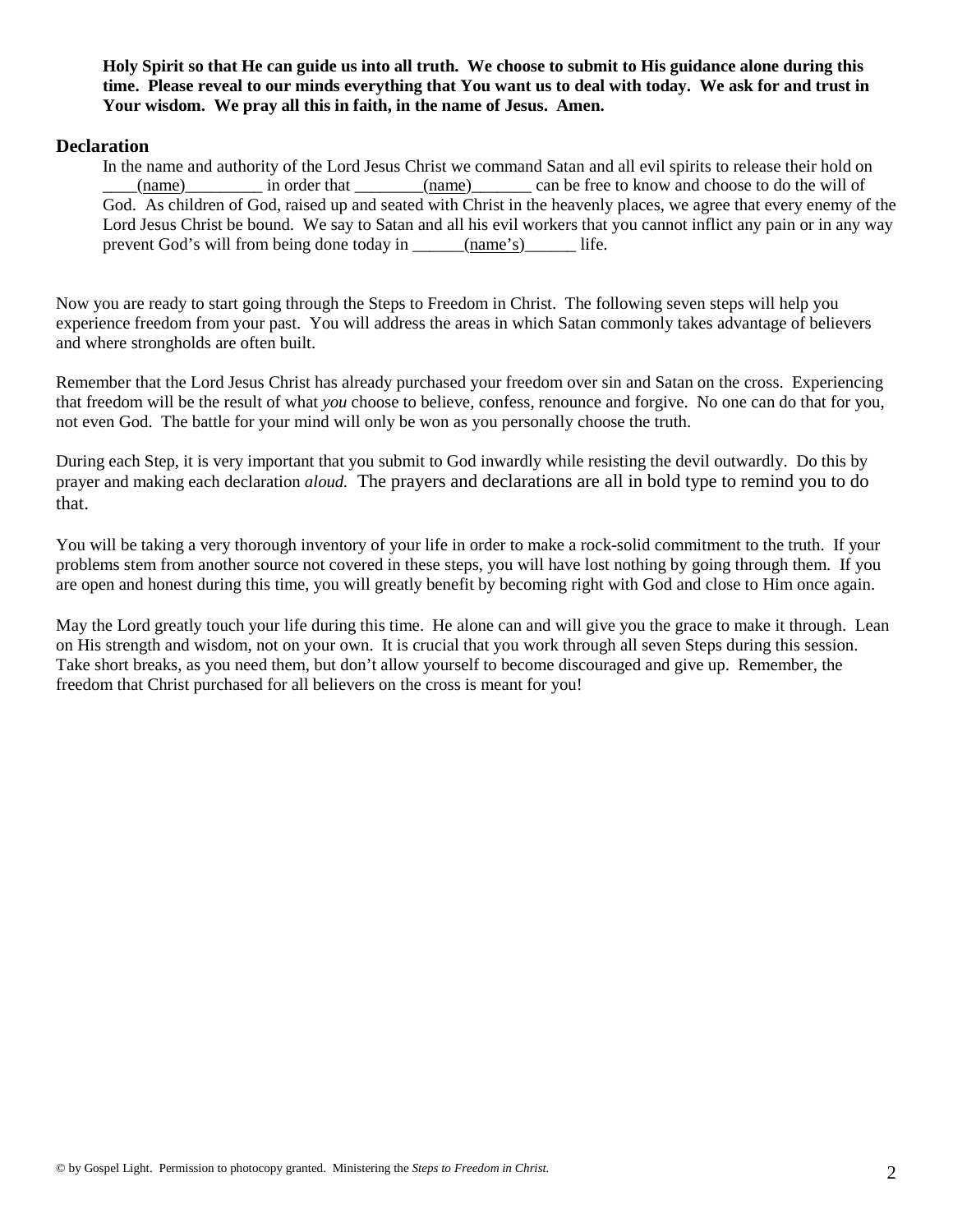# **Step 1 Counterfeit v. Real**

The first Step toward experiencing your freedom in Christ is to renounce – verbally reject – all past or present involvement with occult practices, cult teachings and rituals, as well as non-Christian religions. Any group that requires dark, secret initiations, ceremonial promises or pacts should also be renounced. Begin this step by praying aloud:

#### **Dear Heavenly Father:**

**I ask You to bring to my mind anything and everything I have done knowingly or unknowingly that involves occult, cult or non-Christian teachings or practices. I want to experience Your freedom by renouncing these things right now. In Jesus' name, I pray. Amen. Non-Christian Spiritual Checklist**

 Ouija Board  $\Box$  Out-of-body experience □ Bloody Mary  $\Box$  Light-as-a-feather  $\square$  Table lifting  $\Box$  Magic Eight Ball  $\square$  Spells or curses  $\Box$  Mental telepathy  $\Box$  Automatic writing  $\Box$  Trances  $\square$  Spirit guides  $\Box$  Fortune-telling/divination □ Tarot cards  $\square$  Levitation □ Witchcraft/sorcery Satanism  $\Box$  Palm reading □ Spriritist/Medium/Channeler  $\Box$  Occult or violent video/ computer games. List them: Astrology/horoscopes  $\Box$  Hypnosis □ Seances  $\Box$  Black or white magic  $\Box$  Dungeons & Dragons (or Magic)  $\Box$  Blood pacts or cutting yourself on purpose  $\Box$  Objects of worship/crystals/good luck charms  $\Box$  Sexual spirits  $\Box$  Martial arts (mysticism/devotion to sensei)  $\square$  Superstitions New Age  $\Box$  Mormonism (Latter Day Saints)  $\Box$  Jehovah's Witnesses □ Masons  $\Box$  Secret vow or pacts  $\square$  Satanic ritual/concert  $\Box$  Movies, TV shows, music, books, Or magazines that the Lord is bringing to your mind (that glorify Satan). List them: Christian Science □ Mind Science cults  $\Box$  The Way International Unification Church (Moonies)  $\Box$  The Forum (EST)<br> $\Box$  Church of the Livi Church of the Living Word Children of God/Love  $\Box$  Church of Scientology Unitarianism/Universalism □ Roy Masters □ Silva Mind Control  $\square$  Transcendental Meditation Yoga □ Hare Krishna Bahaism  $\Box$  Native American spirit  $\square$  Islam  $\Box$  Hinduism  $\Box$  Buddhism (Zen) □ Black Muslim Rosicrucianism  $\Box$  Other non-Christian religions

**Lord, I confess that I have participated in \_\_\_\_\_\_\_\_\_\_\_\_\_\_\_\_\_\_\_\_\_\_\_\_\_\_\_\_\_. I know that it was evil and offensive in Your sight. Thank You for Your forgiveness. I renounce any and all involvement with \_\_\_\_\_\_\_\_\_\_\_\_\_\_\_\_\_\_\_\_\_\_\_, and I cancel out any and all ground that the enemy gained in my life through this activity. In Jesus' name, amen.**

1. Have you ever seen, heard or felt a spiritual being in your room/house?

2. Do you have recurring nightmares? Specifically renounce any accompanying fear.

3. Do you now have, or have you ever had, an imaginary friend, spirit guide, "alien" or "angel" offering you guidance or companionship? (If it has a name, renounce it by name.)

4. Have you ever heard voices in your head or had repeating, nagging thoughts such as *I'm dumb, I'm ugly. Nobody loves me. I can't do anything right,* etc. as if there were a conversation going on inside your head? List any specific nagging thoughts.

5. What other spiritual experiences have you had that would be considered out of the ordinary?

#### *IDOLOTRY*

We were created to worship the true and living God. Though we may not bow down to statues, it is easy for people and things of this world to subtly become more important to us than the Lord Himself. The following prayer expresses the commitment of a heart that chooses to "worship the Lord (our) God and serve him only." (Matthew 4:10)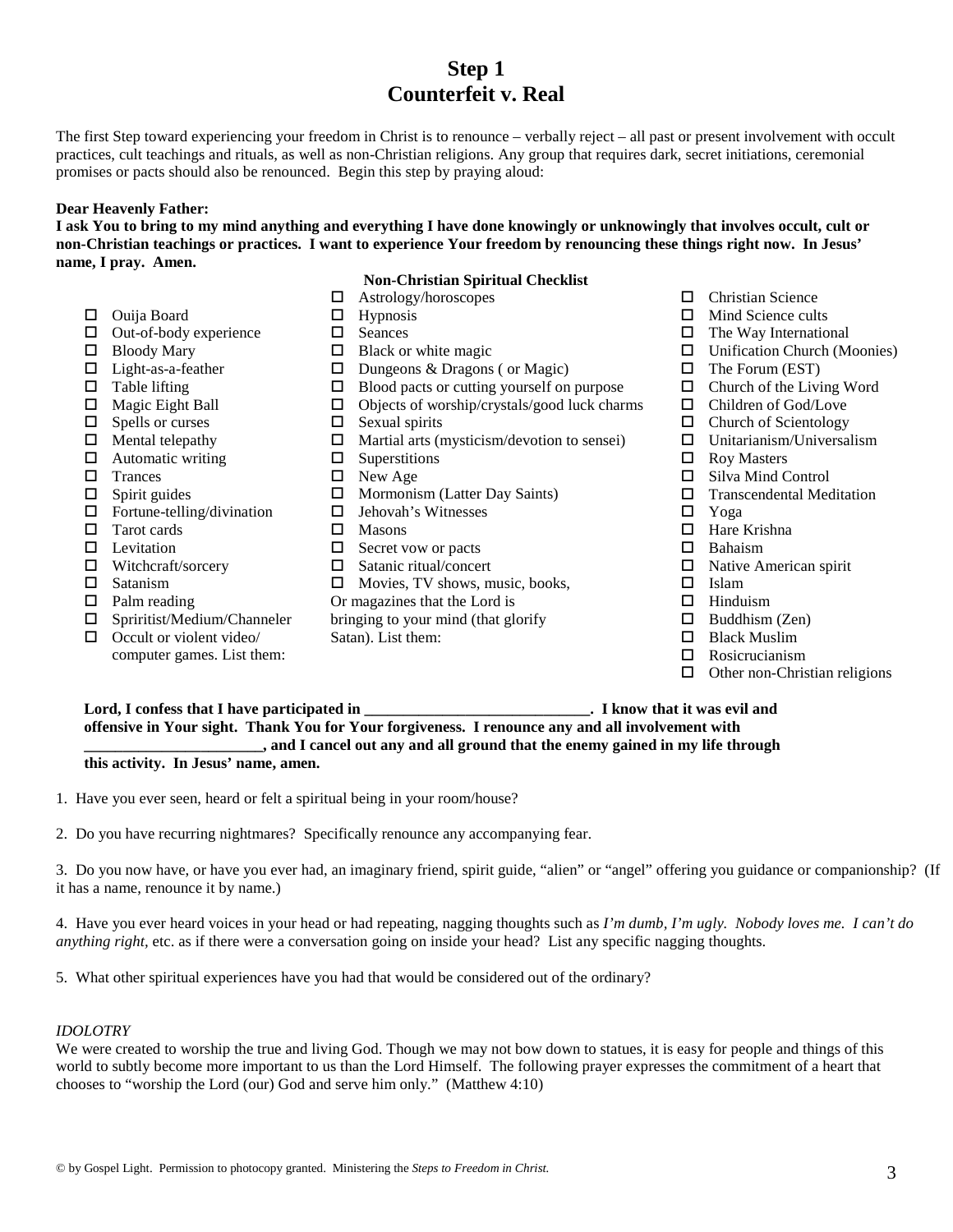#### **Dear Lord God,**

**I confess to You that I have not loved You with all my heart and soul and mind (see Matthew 22:37) and as a result I have sinned against You, violating the first and greatest commandment. I repent of and turn away from this idolatry and now choose to return to You, Lord Jesus, as my first love, once again (see Revelation 2:4). Please reveal to my mind now any and all idols in my life. I want to renounce each of them and in so doing cancel out any and all ground Satan may have gained in my life through any idolatry.**

**In the name of Jesus, the true God, amen.**

Notice that most, if not all, of the areas listed below are not evil in themselves; they become idols when they usurp God's rightful place as Lord of our lives.

> $\Box$  TV/movies/music/other media  $\square$  Sports or physical fitness

- Ambition
- □ Food or any substance
- $\square$  Money/possessions
- □ Computers/games/software
- $\Box$  Financial security
- $\square$  Rock stars/media celebrities/thieves
- $\Box$  Church activities
- $\Box$  Hobbies
- $\Box$  Fun/pleasure □ Ministry
	- $\square$  Appearance/image
	- Work
	- $\square$  Busyness/activity
	- $\Box$  Parents
- $\Box$  Friends
- □ Power/control
- $\square$  Boyfriend/girlfriend
- $\Box$  Popularity/opinion of others
- $\square$  Spouse
- $\Box$  Knowledge/being right
- □ Children

| In the name of the true and living God, Jesus Christ, I renounce my worship of the false god of |        |
|-------------------------------------------------------------------------------------------------|--------|
| choose to worship only You, Lord, and ask You, Father, to enable me to keep this area of        | in its |
| proper place in my life.                                                                        |        |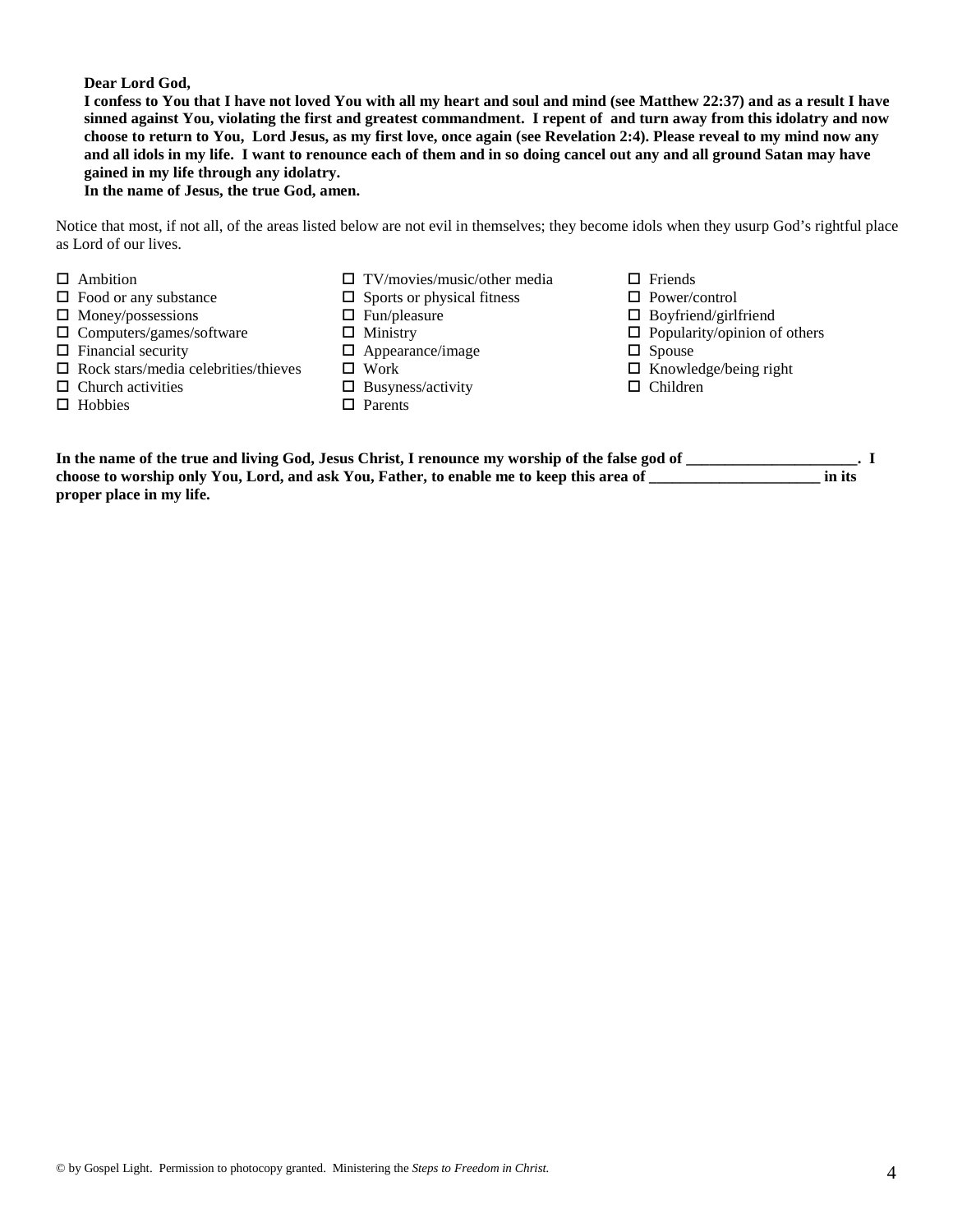## **Step 2 DECEPTION VS. TRUTH**

God's Word is true and we need to accept His trust in the innermost part of our being (see Psalm 51:6). Whether or not we *feel* it is true, we need to believe it is true! Satan is the father of lies (see John 8:44), and he seeks to keep people in bondage through deception (see Revelation 12:9; 2 Timothy 2:26), but it is the truth in Jesus that sets us free (see John 8:32-36).

## **Dear Heavenly Father,**

**I know that You want me to know the truth, believe the truth, speak the truth and live in accordance with the truth. Thank You that it is the truth that will set me free. In many ways I have been deceived by Satan, the father of lies, and I have deceived myself as well.**

**Father, I pray in the name of the Lord Jesus Christ, by virtue of His shed blood and resurrection, asking You to rebuke all of Satan's demons that are deceiving me.**

**I have trusted in Jesus alone to save me, and so I am Your forgiven child. Therefore, since You accept me just as I am in Christ, I can be free to face my sin and not try to hide. I ask the Holy Spirit to guide me into all truth. I ask You to "search me, O God, and know my heart; test me and know my anxious thoughts. See if there is any offensive way in me, and lead me in the way everlasting." (Psalm 139:23, 24) In the name of Jesus, Who is the Truth, I pray. Amen.**

## **WAYS YOU CAN BE DECEIVED BY THE WORLD**

- $\Box$  Believing that acquiring money and things will bring lasting happiness (see Matthew 13:22; I Timothy 5:10)
- $\Box$  Believing that consuming food and alcohol excessively will make you happy (see Proverbs 20:1; 23:19-21).
- $\Box$  Believing that a great body and personality will get you what you want (see Proverbs 31:10; I Peter 3:3, 4)
- $\Box$  Believing that gratifying sexual lust will bring lasting satisfaction (see Ephesians 4:22-24; I Peter 2:11).
- $\Box$  Believing that you can sin and get away with it and not have it affect your heart (see Hebrews 3:12, 13).
- $\Box$  Believing that you need more than what God has given you in Christ (see 2 Corinthians 11:2-4, 13-15).
- $\Box$  Believing that you can do whatever you want and no one can touch you (see Proverbs 16:18, Obadiah 3; 1 Peter 5:5).
- $\Box$  Believing that people can live a life of sin and still go to heaven (see I Corinthians 6:9-11).
- $\Box$  Believing that you can hang around bad company and not become corrupted (see I Corinthians 15:33, 34).
- $\Box$  Believing that there are no consequences on earth for your sin (see Galatians 6:7, 8).
- $\Box$  Believing that you must gain the approval of certain people in order to be happy (see Galatians 1:10).
- $\Box$  Believing that you must measure up to certain standards in order to feel good about yourself (see Galatians 3:2, 3; 3:1).

## Lord, I confess that I have been deceived by \_\_\_\_\_\_\_\_\_\_\_\_\_\_\_\_\_\_. I thank You for Your forgiveness and I commit **myself to believing only Your truth. In Jesus' name, amen.**

## **WAYS YOU CAN DECEIVE YOURSELF**

- $\Box$  Hearing God's Word but not doing what it says (see James 1:22).
- $\Box$  Saying you have no sin (see I John 1:8).
- $\Box$  Thinking you are something you're really not (see Galatians 6:3).
- $\Box$  Thinking you are wise in this world age (see I Corinthians 3:18, 19).
- $\Box$  Thinking you can be truly religious but not bridle your tongue (see James 1:26).

## Lord, I confess that I have deceived myself by **the contract of the State Town Confess**. I commit myself **by**  $\blacksquare$ **to believing only Your truth. In Jesus' name, amen.**

### **WAYS YOU CAN WRONGLY DEFEND YOURSELF**

- $\Box$  Denial of reality (conscious or unconscious)
- $\Box$  Fantasy (escaping reality through daydreaming, TV, movies, music, computer or video games, etc.)
- $\Box$  Emotional insulation (withdrawing from people or keeping people at a distance to avoid rejection)
- $\Box$  Regression (reverting back to a less threatening time)
- $\square$  Displaced anger (taking out your frustrations on innocent people)
- $\Box$  Projection (blaming others for your problems)
- $\Box$  Rationalization (making excuses for your own poor behavior)
- © by Gospel Light. Permission to photocopy granted. Ministering the *Steps to Freedom in Christ.* 5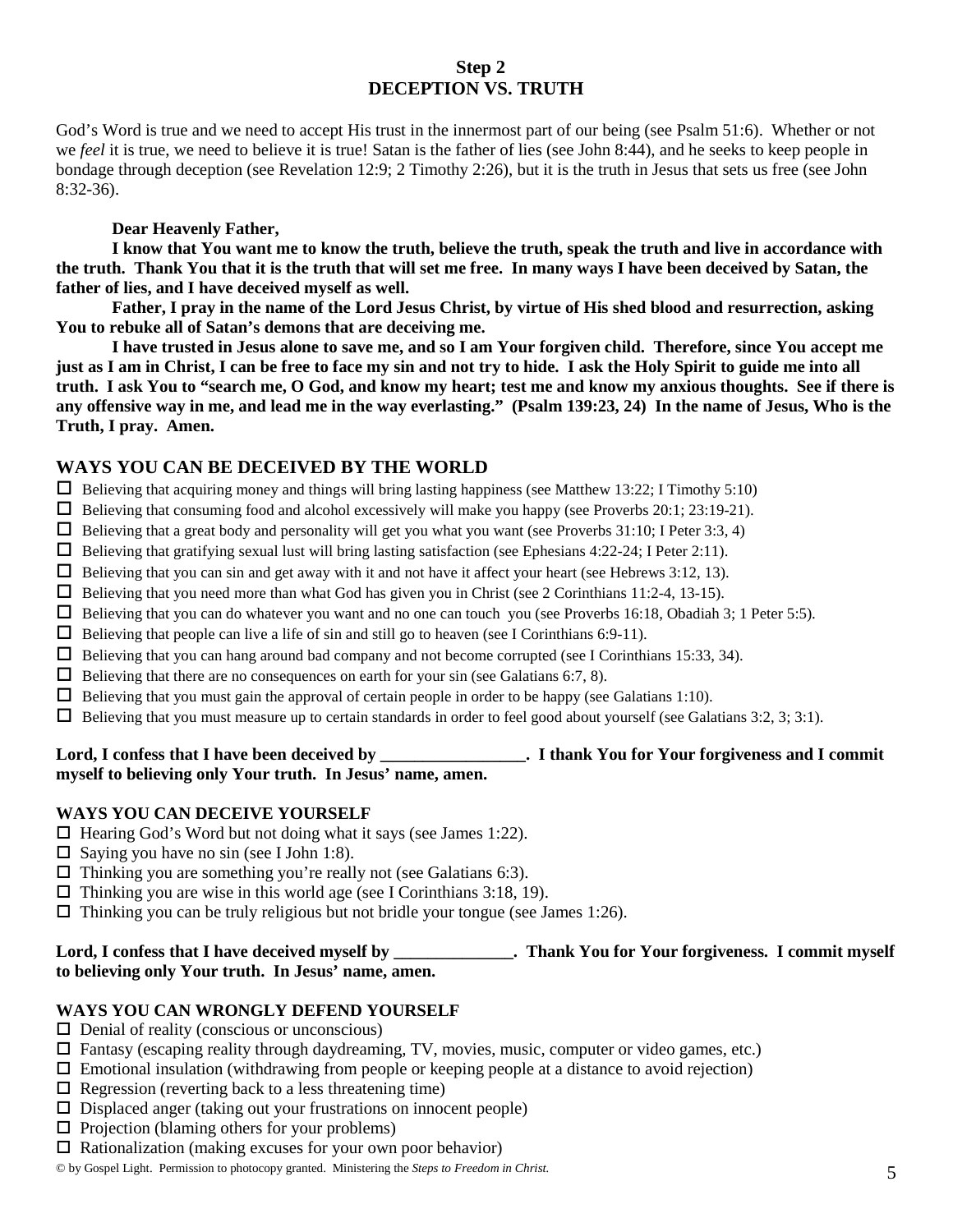## Lord, I confess that I have defended myself wrongly by **the contract of the State Confess** in the State of Tour for Your forgiveness. **I now commit myself to trusting in You to defend and protect me. In Jesus' name, amen.**

Sometimes we are greatly hindered from walking by faith in our Father God because of lies we have believed about Him. We are to have a healthy fear of God – awe of His holiness, power and presence – but we are not to be afraid of Him. Romans 8:15 says, "For you did not receive a spirit that makes you a slave again to fear, but you received the Spirit of sonship. And by him we cry, 'Abba, Father.'" The following exercise will help break the chains of those lies and enable you to begin to experience that intimate Abba Father relationship with Him.

Work your way down the following lists, one by one, left to right. Begin each one with the statement in bold print at the tope of that list. Read through the list *aloud.*

| I renounce the lie that my Father God is            | I joyfully accept the truth that my Father God<br>is                                                                                                         |
|-----------------------------------------------------|--------------------------------------------------------------------------------------------------------------------------------------------------------------|
| Distant and disinterested.                          | Intimate and involved (see Psalm 139:18).                                                                                                                    |
| Insensitive and uncaring.                           | Kind and compassionate (see Psalm 103:8-14)                                                                                                                  |
| Stern and demanding.                                | Accepting and filled with joy and love (see Romans<br>15:7; Zephaniah 3:17).                                                                                 |
| Passive and cold.                                   | Warm and affectionate (see Isaiah 40:11; Hosea 11:3, 4).                                                                                                     |
| Absent or too busy for me.                          | Always with me and eager to be with me (see Hebrews<br>13:5; Jeremiah 31:20; Ezekiel 34:11-16).                                                              |
| Never satisfied with what I do, impatient or angry. | Patient and slow to anger (see Exodus 34:6; 2 Peter 3:9).                                                                                                    |
| Mean, cruel or abusive.                             | Loving, gentle and protective of me (see Jeremiah 31:3;<br>Isaiah 42:3; Psalm 18:2).                                                                         |
| Trying to take all the fun out of life.             | Trustworthy and wants to give me a full life; His will is<br>good, perfect and acceptable for me (see Lamentations<br>3:22, 23; John 10:10; Romans 12:1, 2). |
| Controlling or manipulative.                        | Full of grace and mercy and He gives me freedom to fail<br>(see Hebrews 4:15, 16; Luke 15:11-16).                                                            |
| Condemning or unforgiving.                          | Tenderhearted and forgiving; His heart and arms are<br>always open to me (see Psalm 130:1-4; Luke 15:17-24).                                                 |
| Nitpicking, exacting or perfectionistic.            | Committed to my growth and proud of me as His<br>growing child (see Romans 8:28, 29; Hebrews 12:5-11;<br>2 Corinthians 7:4).                                 |

Fear weakens us, causes us to be self-centered, and clouds our minds so that all we can think about is the thing that frightens us. But fear can only control us if we let it. Pray the following prayer from your heart:

**Dear Heavenly Father, I confess to You that I have listened to the devil's roar and have allowed fear to master me. I have not always walked by faith in You but instead have focused on my feelings and circumstances (see 2 Corinthians 4:16-18; 5:7). Thank You for forgiving me for my unbelief! Right now I** 

© by Gospel Light. Permission to photocopy granted. Ministering the *Steps to Freedom in Christ.* 6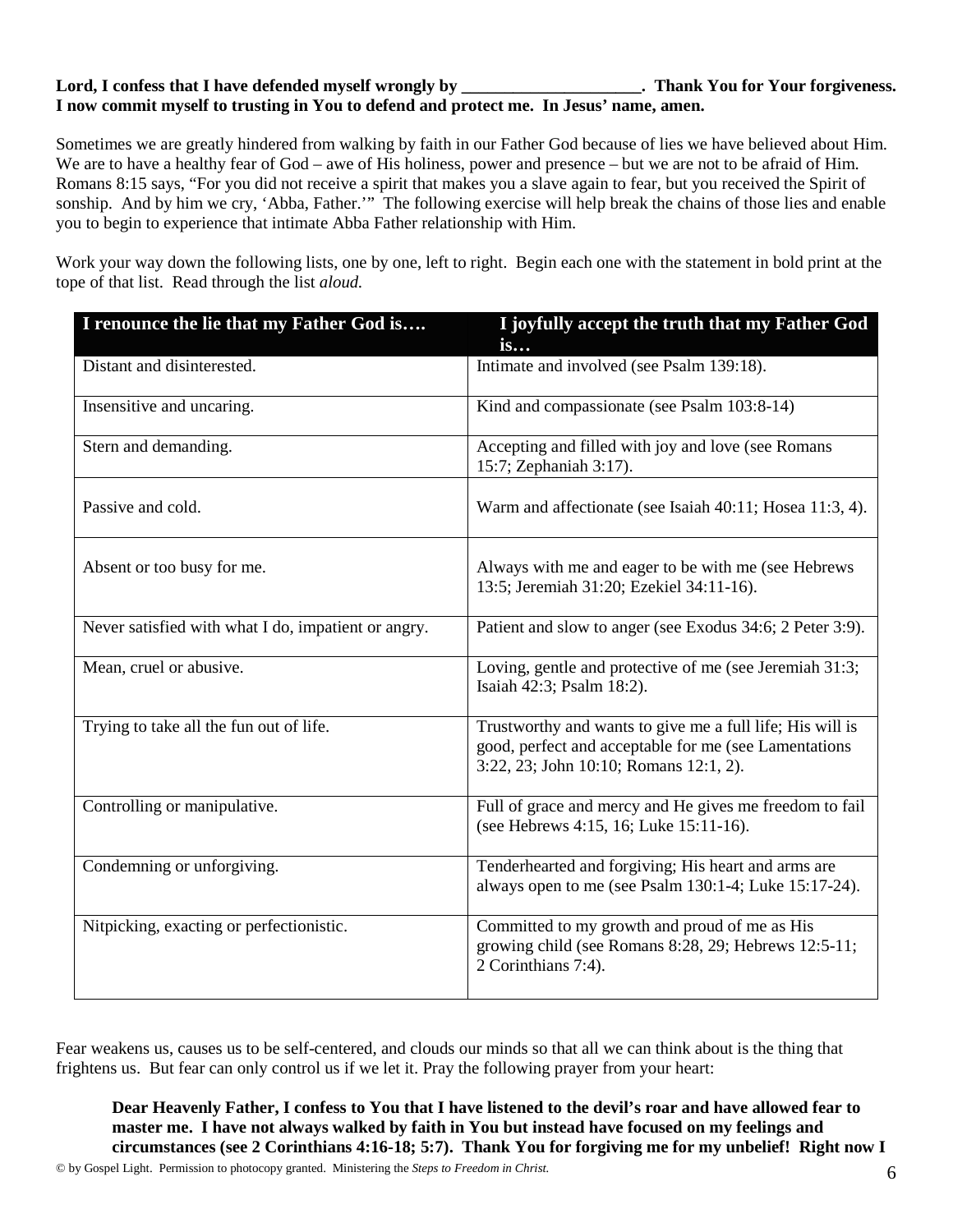**renounce the spirit of fear and affirm the truth that You have not given me a spirit of fear but of power, love and a sound mind (see 2 Timothy 1:7). Lord, please reveal to my mind now all the fears that have been controlling me so I can renounce them and be free to walk by faith in You.** 

**I thank You for the freedom You give me to walk by faith and not by fear. In Jesus' powerful name, I pray. Amen.**

The following list may help you recognize some of the fears the devil has used to keep you from walking by faith.

- 
- 
- 
- $\Box$  Fear of rejection by people  $\Box$  Fear of going crazy  $\Box$  Fear of pain/illness
- $\Box$  Fear of disapproval
- $\Box$  Fear of becoming/being homosexual  $\Box$  Fear of the future
- $\Box$  Fear of financial problems  $\Box$  Fear of confrontation
- 
- 
- $\Box$  Fear of being a hopeless case
- $\Box$  Fear of losing my salvation
- $\Box$  Fear of having committed the unpardonable sin
- $\Box$  Fear of not being loved by God
- $\Box$  Fear of never loving or being loved by others
- $\Box$  Fear of embarrassment

**I renounce the \_\_\_\_\_\_\_(name of fear)\_\_\_\_\_ because God has not given me a spirit of fear (see 2 Timothy 1:7). I choose to live by faith in the God who has promised to protect me and meet all my needs as I walk by faith in Him (see Psalm 27:1; Matthew 6:33, 34).**

After you have finished renouncing all the specific fears you have allowed to control you, pray the following prayer:

**Dear Heavenly Father, I thank You that You are trustworthy. I choose to believe You, even when my feelings and circumstances tell me to be fearful. You have told me not to fear, for You are with me; to not anxiously look about me, for You are my God. You will strengthen me, help me and surely uphold me with Your righteous right hand (see Isaiah 41:10). I pray with faith in the name of Jesus my Master. Amen.**

For generations, Christians have known the importance of publicly declaring what they believe. Read aloud the following Statements of Truth, thinking about what you are saying. You may find it very helpful to read it daily for several weeks to renew your mind with the truth, and replace any lies you might be believing.

### **STATEMENTS OF TRUTH**

- I recognize that there is only one true and living God (see Exodus 20:2, 3) who exists as the Father, Son and Holy Spirit. He is worthy of all honor, praise and glory as the One who made all things and holds all things together (see Colossians 1:16, 17).
- I recognize that Jesus Christ is the Messiah, the Word who became flesh and dwelt among us (see John 1:1, 14). I believe that He came to destroy the works of the devil (see I John 3:8), and that He disarmed the rulers and authorities and made a public display of them, having triumphed over them (see Colossians 2:15).
- I believe that God has proven His own love for me because when I was still a sinner, Christ died for me (see Romans 5:8). I believe that He has delivered me from the domain of darkness and transferred me to His kingdom, and in Him I have redemption – the forgiveness of sins (see Colossians 1:13, 14).
- $\Box$  Fear of death  $\Box$  Fear of being victimized by crime
- $\Box$  Fear of Satan  $\Box$  Fear of marriage
- $\Box$  Fear of failure  $\Box$  Fear of divorce
	-
	-
	-
	-
- $\Box$  Fear of never getting married  $\Box$  Fear of special individuals. List them:
- $\Box$  Fear of the death of a loved one  $\Box$  Other specific fears that come to mind now: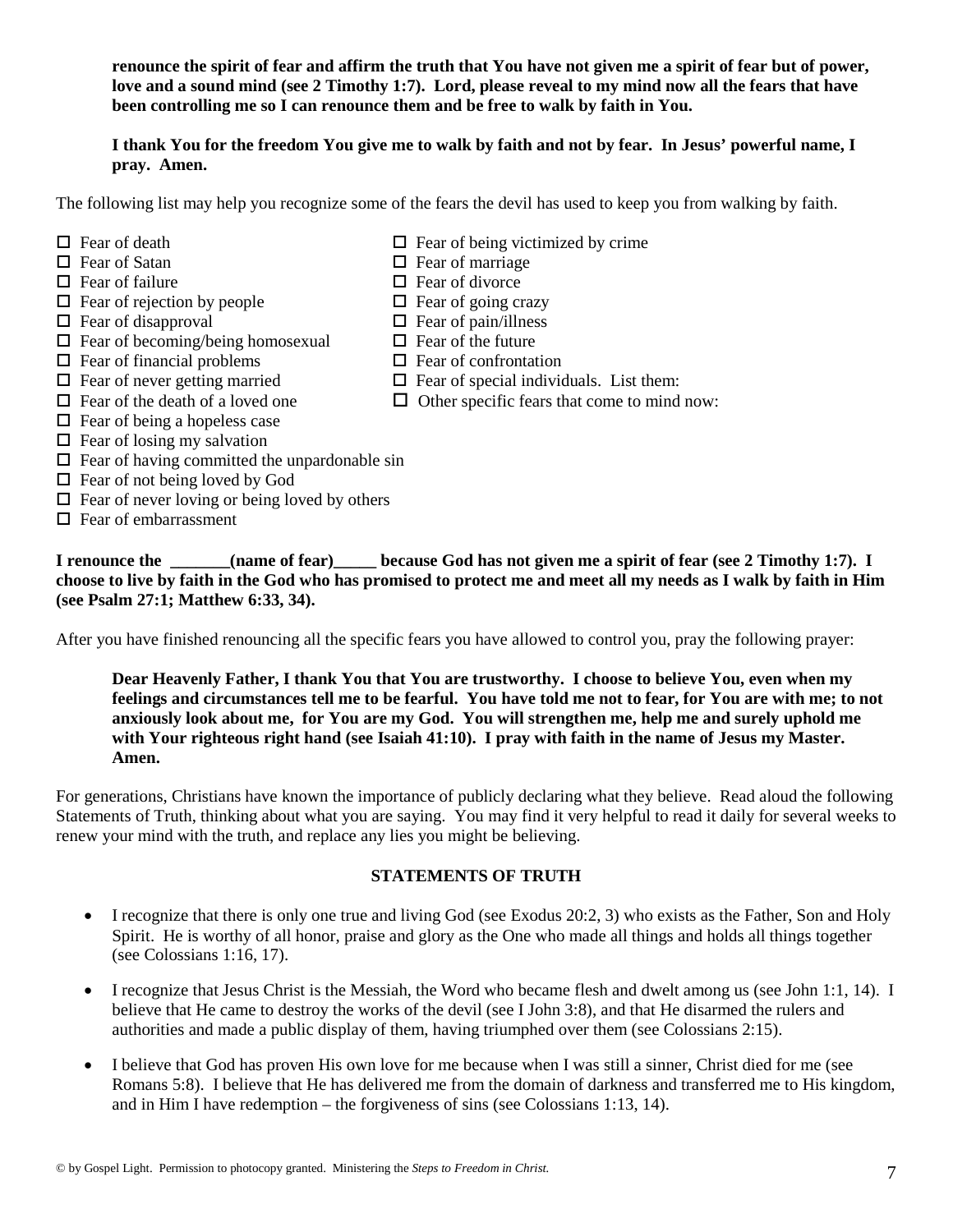- I believe that I am now a child of God (see I John 3:1-3) and that I am seated with Christ in the heavenlies (see Ephesians 2:6). I believe that I was saved by the grace of God through faith, and that it was a gift and not a result of any works on my part (see Ephesians 2:8, 9).
- I choose to be strong in the Lord and in the strength of His might (see Ephesians 6:10). I put no confidence in the flesh (see Philippians 3:3), for the weapons of warfare are not of the flesh but are divinely powerful to the destruction of strongholds (see 2 Corinthians 10:4). I put on the full armor of God (see Ephesians 6:10-20). I resolve to stand firm in my faith and resist the evil one.
- I believe that apart from Christ I can do nothing (see John 15:5), so I declare my complete dependence on Him. I choose to abide in Christ in order to bear much fruit and glorify my Father (see John 15:8). I announce to Satan that Jesus is my Lord (see I Corinthians 12:3), and I reject any and all counterfeit gifts or works of Satan in my life.
- I believe that the truth will set me free (see John 8:32) and that Jesus is the truth (see John 14:6). If He sets me free, I will be free indeed (see John 8:36). I recognize that walking in the light is the only path of true fellowship with God and man (see I John 1:3-7). Therefore, I stand against all of Satan's deceptions by taking every thought captive in obedience to Christ (see 2 Corinthians 10:5). I declare that the Bible is the only authoritative standard for truth and life (see 2 Timothy 3:15-17).
- I choose to present my body to God as a living and holy sacrifice (see Romans 12:1) and the members of my body as instruments of righteousness to God (see Romans 6:13). I choose to renew my mind by the living Word of God in order that I may prove that the will of God is good, acceptable and perfect (see Romans 12:2). I put off the old self with its evil practices and put on the new self (see Colossians 3:9, 10). I declare myself to be a new creation in Christ (see 2 Corinthians 5:17).
- By faith, I choose to be filled with the Spirit (see Ephesians 5:18) so that I can be guided into all truth (see John 16:13). I choose to walk by the Spirit so that I will not carry out the desires of the flesh (see Galatians 5:16).
- I renounce all selfish goals and choose the ultimate goal of love (see I Timothy 1:5). I choose to obey the two greatest commandments to love the Lord my God with all my heart, soul, mind and strength and to love my neighbor as myself (see Matthew 22:37-39).
- I believe that the Lord Jesus has all authority in heaven and on earth (see Matthew 28:18) and that He is the head over all rule and authority. I am complete in Him (see Colossians 2:10). I believe that Satan and his demons are subject to me in Christ since I am a member of Christ's Body (see Ephesians 1:19-23). Therefore, I obey the command to submit to God and resist the devil (see James 4:7), and I command Satan in the name of Jesus Christ to leave my presence.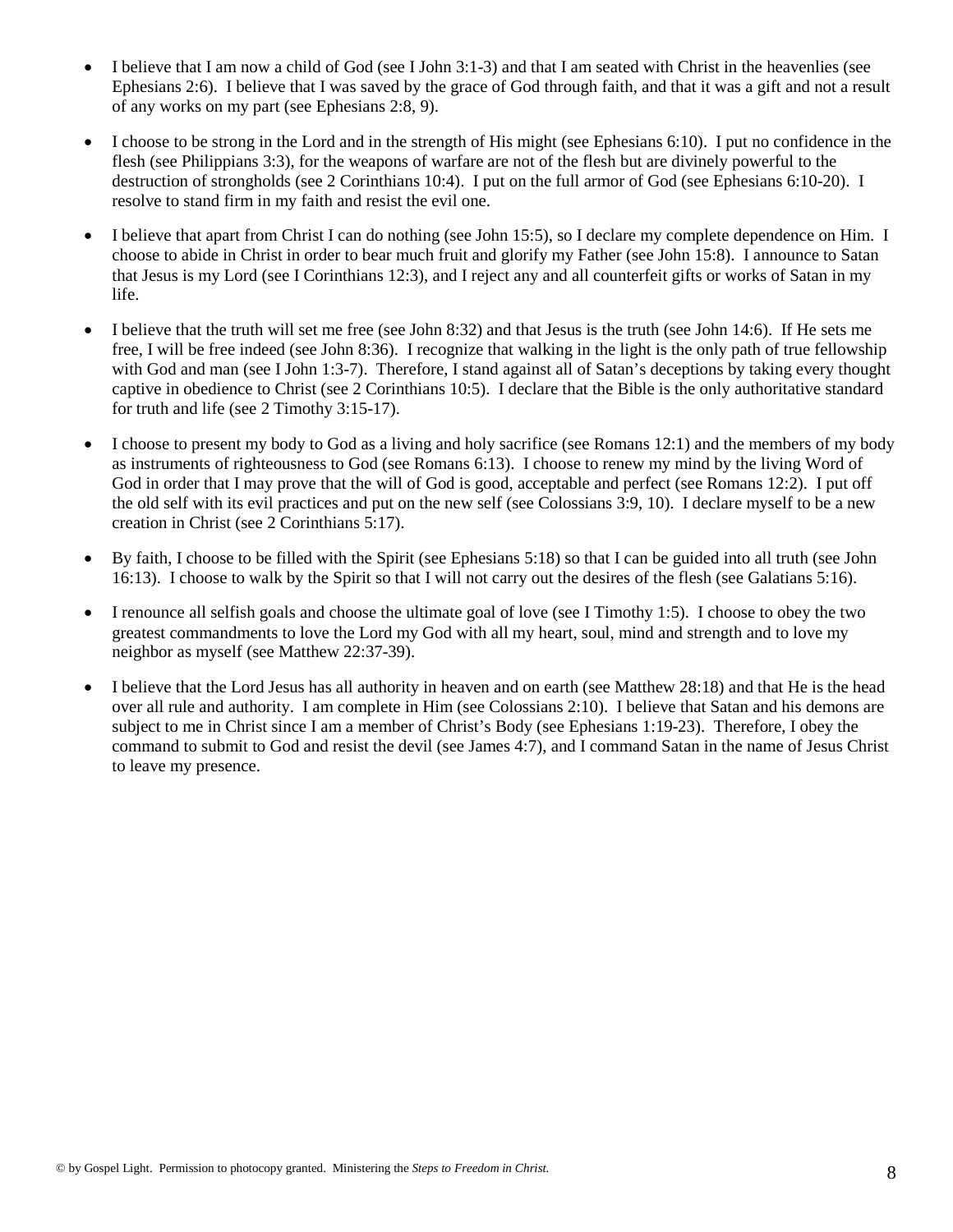#### **Step 3 BITTERNESS V. FORGIVENESS**

We need to forgive others so Satan cannot take advantage of us (see 2 Corinthians 2:10, 11). We are commanded to get rid of all bitterness in our lives and forgive others as we have been forgiven (see Ephesians 4:31, 32). Ask God to bring to your mind the people you need to forgive by praying the following prayer aloud:

#### **Dear Heavenly Father,**

**I thank You for the riches of Your kindness, forbearance and patience toward me, knowing that Your kindness has led me to repentance (see Romans 2:4). I confess that I have not shown that same kindness and patience toward those who have hurt me. Instead, I have held on to my anger, bitterness and resentment toward them. Please bring to my mind all the people I need to forgive in order that I may do so now. In Jesus' name, Amen.**

On a separate sheet of paper, list the names of people who come to your mind.

Often we hold things against ourselves as well, punishing ourselves for wrong choices we've made in the past. Write "myself" at the bottom of your list so you can forgive yourself. Forgiving yourself is accepting the truth that God has already forgiven you in Christ. If God forgives you, you can forgive yourself!

Also write "thoughts against God" at the bottom of your list. Obviously God has never done anything wrong so we don't have to forgive Him. Sometimes, however, we harbor angry thoughts against Him because He did not do what we wanted Him to do. Those feelings of anger or resentment against God can become a wall between us and Him so we must let them go.

Before you begin working through the process of forgiving those on your list, take a few minutes to review what forgiveness is and what it is not.

- **Forgiveness is not forgetting**.
- **Forgiveness is a choice, a decision of your will**.
- **Forgiveness is letting the other person off your hook, but they are not off God's hook**.
- **Forgiveness is mainly a matter of obedience to God**.
- **Forgiveness is agreeing to live with the consequences of another person's sin.**
- **Forgiveness is choosing not to hold someone's sin against him or her anymore**.

Now, you are ready to begin. Starting with the first person on your list, make the choice to forgive him or her for every painful memory that comes to your mind. Focus on that individual until you are sure you have dealt with all the remembered pain. Then work your way down the list in the same way.

For every painful memory you have for each person on your list, pray aloud:

**"Lord, I choose to forgive \_\_\_\_(name the person)** for  $\qquad$  (say what they did to hurt you) \_ even though it made me feel \_\_\_\_(share the painful feelings)\_\_\_\_\_\_\_\_\_\_\_\_\_\_\_\_\_.

After you have forgiven each person for all the offenses that come to your mind and after you have honestly expressed how you felt, conclude your forgiveness of that person by praying aloud:

|        | Lord, I choose not to hold any of these things against   | (name) | any longer. I thank You for |
|--------|----------------------------------------------------------|--------|-----------------------------|
|        | setting me free from the bondage of my bitterness toward | (name) | . I now ask You to bless    |
| (name) | in Jesus' name I pray. Amen.                             |        |                             |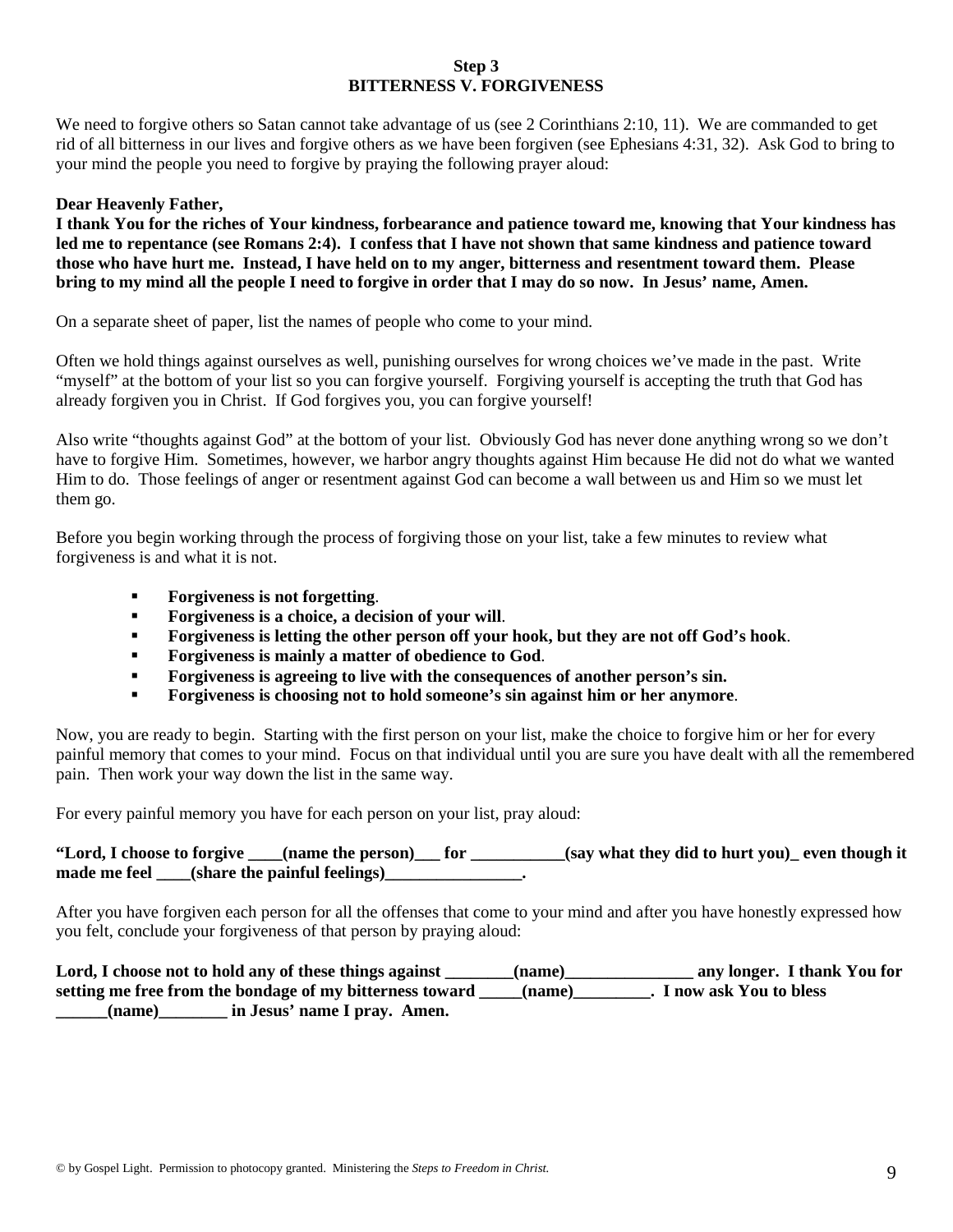#### **Step 4 REBELLION V. SUBMISSION**

We live in a rebellious age. Many people only obey laws and authorities when it is convenient for them. There is a general lack of respect for those in government, and Christians are often as guilty as the rest of society in fostering a critical, rebellious spirit. Certainly we are not expected to agree with our leaders' policies that are a violation of Scripture, but we are to "honor all men; love the brotherhood, fear God, honor the king" (I Peter 2:17, NASB).

The Bible makes it clear that we have two main responsibilities toward those in authority over us: to pray for them (see I Timothy 2:1, 2) and to submit to them (see Romans 13:1-7). To commit yourself to that godly lifestyle, pray the following prayer aloud from your heart:

### **Dear Heavenly Father,**

**You have said in the Bible that rebellion is the same thing as witchcraft and as bad as idolatry (see I Samuel 15:23). I know I have not obeyed You in this area and have rebelled in my heart against You and against those You have placed in authority over me. Thank You for Your forgiveness of my rebellion. By the shed blood of the Lord Jesus Christ, I pray that all ground gained by evil spirits in my life due to my rebellion would be canceled. I pray that You would show me all the ways I have been rebellious. I choose now to adopt a submissive spirit and a servant's heart. In Jesus' precious name I pray. Amen.**

Being under authority is clearly an act of faith! By submitting, you are trusting God to work through His established lines of authority, even when they are harsh or unkind or when they tell you to do something you don't want to do.

If authorities abuse their position by requiring you to break God's law or compromise your commitment to Him, then you need to obey God rather than man (see Acts 4:19, 20). Be careful though. Don't assume than an authority is violating God's Word just because they are telling you to do something you don't like!

As you prayerfully look over the following list, allow the Lord to show you any *specific* ways in which you have been rebellious to authority. Then, using the prayer of confession that follows the list, specifically confess whatever the Lord brings to your mind.

 $\Box$  Civil government, including traffic laws, tax laws; attitude toward government officials (see Romans 13:1-7; I Timothy 2:1-4; I Peter 2:13-17).

- $\Box$  Parents, stepparents or legal guardians (see Ephesians 6:1-3).
- $\Box$  Teachers, coaches, school officials (see Romans 13:1-4).
- $\Box$  Employer past or presents (see I Peter 2:18-23).

 Husband (see I Peter 3:1-5) or wife (see Ephesians 5:21; I Peter 3:7). *Note to husbands:* take a moment and ask the Lord if your lack of love for your wife could be fostering a rebellious spirit within her. If so, confess that now as a violation of Ephesians 5:22.

- $\Box$  Church leaders (see Hebrews 13:17).
- $\Box$  God (see Daniel 9:5, 9).

For each way in which the Spirit of God brings to your mind that you have been rebellious, use the following prayer to specifically confess that sin:

### **Lord,**

**I** confess that I have been rebellious toward **by by** (say what you did **by** specifically) **and Thank You for forgiving my rebellion.** I choose now to be submissive and obedient to Your **Word. In Jesus' name I pray. Amen.**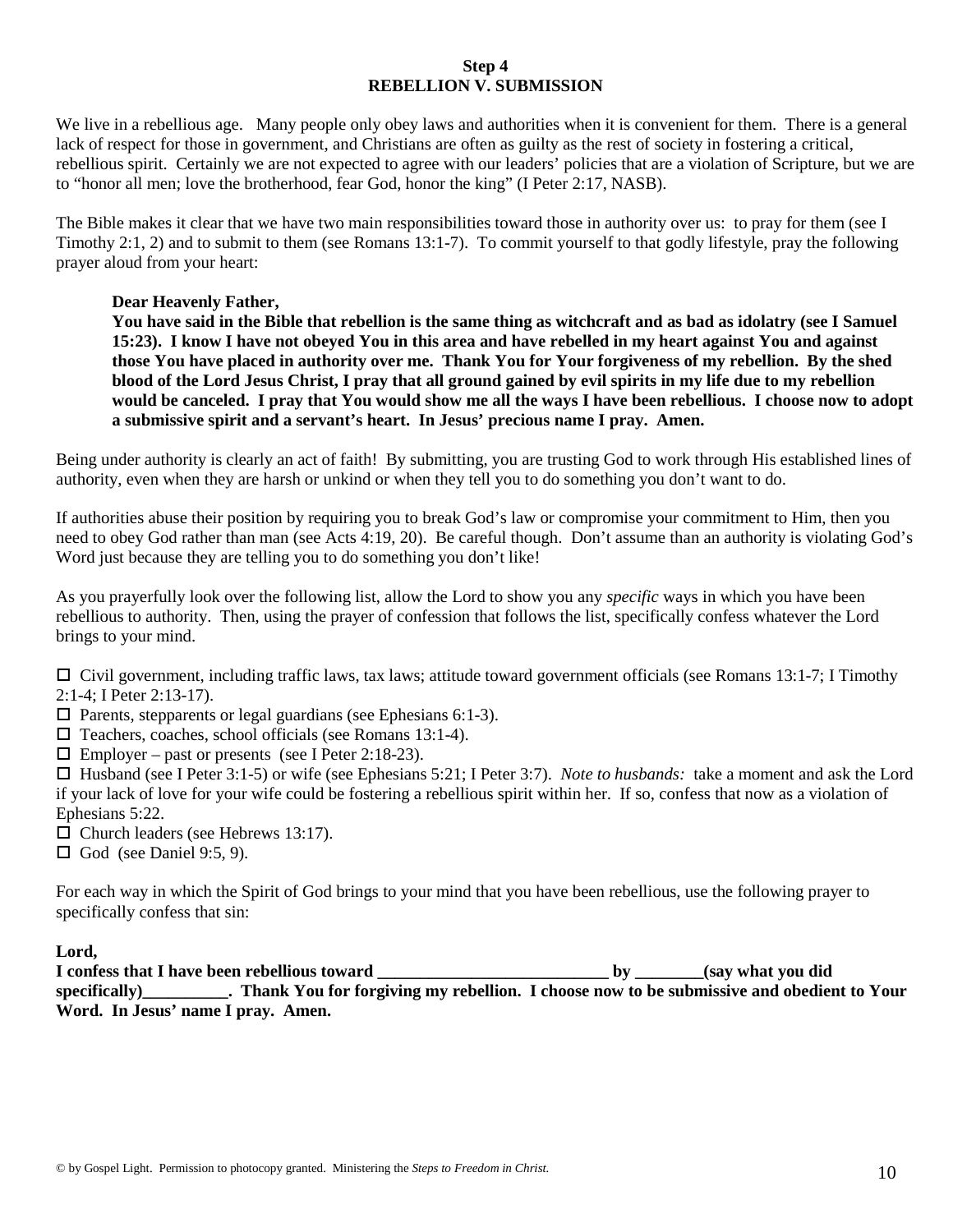## **Step 5 Pride v. Humility**

Pride kills. Pride says, "I don't need God or anyone else's help. I can handle it by myself." Oh no you can't! We absolutely need God and we desperately need each other. The apostle Paul wisely wrote, "For it is we…who worship by the Spirit of God, who glory in Christ Jesus, and who put *no confidence in the flesh"*(Philippians 3:3, emphasis mine).

That is a good definition of humility: putting no confidence in the flesh, that is, in ourselves; but, rather, being "strong in the Lord and in his mighty power" (Ephesians 6:10). Humility, therefore, is confidence properly placed in God.

Use the following prayer to express your commitment to living humbly before God:

### **Dear Heavenly Father,**

**You have said that pride goes before destruction and an arrogant spirit before a fall (see Proverbs 16:18). I confess that I have been thinking mainly of myself and not of others. I have not denied myself, picked up my cross daily and followed You (See Matthew 16:24). As a result, I have given ground to the devil in my life. I have sinned by believing I could be happy and successful on my own. I confess that I have placed my will before Yours and have centered my life around myself instead of You.**

**I repent of my pride and selfishness and pray that all ground gained in my members by the enemies of the Lord Jesus Christ would be canceled. I choose to rely on the Holy Spirit's power and guidance as I will do nothing from selfishness or empty conceit, but with humility of mind I will regard others as more important than myself (see Philippians 2:5). And I choose to make You, Lord, the most important of all in my life (see Matthew 6:33).**

**Please show me now all the specific ways in which I have lived my life in pride. Enable me through love to serve others and in honor to prefer others (see Romans 12:10). I ask all of this in the gentle and humble name of Jesus, my Lord. Amen.**

As the Lord brings to your mind areas of pride, use the prayer following the list to guide in your confession.

- $\Box$  Having a stronger desire to do my will than God's will
- $\Box$  Leaning too much on my own understanding and experience rather than seeking God's guidance through prayer and His Word
- $\Box$  Relying on my own strengths and abilities rather than depending on the power of the Holy Spirit
- $\Box$  Being more concerned about controlling others than in developing self-control
- $\Box$  Often being too busy doing "important" things to take time to do little things for others
- $\Box$  Having a tendency to think that I have no needs
- $\Box$  Finding it hard to admit when I am wrong
- $\Box$  Being more concerned about pleasing people than pleasing God
- $\Box$  Being concerned about getting the credit I feel I deserve
- $\Box$  Thinking I am more humble, spiritual, religious, or devoted than others
- $\Box$  Being driven to obtain recognition by attaining degrees, titles or positions
- $\Box$  Often feeling that my needs are more important than another's needs
- $\Box$  Considering myself better than others because of my academic, artistic, or athletic abilities or accomplishments

\_\_\_\_\_\_\_\_\_\_\_\_\_\_\_\_\_\_\_\_\_\_\_\_\_\_\_\_\_\_\_\_\_\_\_\_\_\_\_\_\_\_\_\_\_\_\_\_\_\_\_\_\_\_\_\_\_\_\_\_\_\_\_\_\_\_\_\_\_\_\_\_\_\_\_\_\_\_\_\_\_\_\_\_\_\_.

 $\Box$  Other ways I have thought more highly of myself than I should:

## **Lord, I agree I have been proud in \_\_\_\_\_\_\_\_\_\_\_\_\_\_\_\_\_\_\_\_\_\_\_\_\_\_\_\_\_\_\_\_. Thank You for forgiving me for my pride. I choose to humble myself before You and others. I choose to place all my confidence in You and none in my flesh. In Jesus' name, amen.**

Pride is the original sin of Lucifer. It sets one person or group against another and divides. Satan's strategy is always to divide and conquer, but God has given us a ministry of reconciliation (see 2 Corinthians 5:19).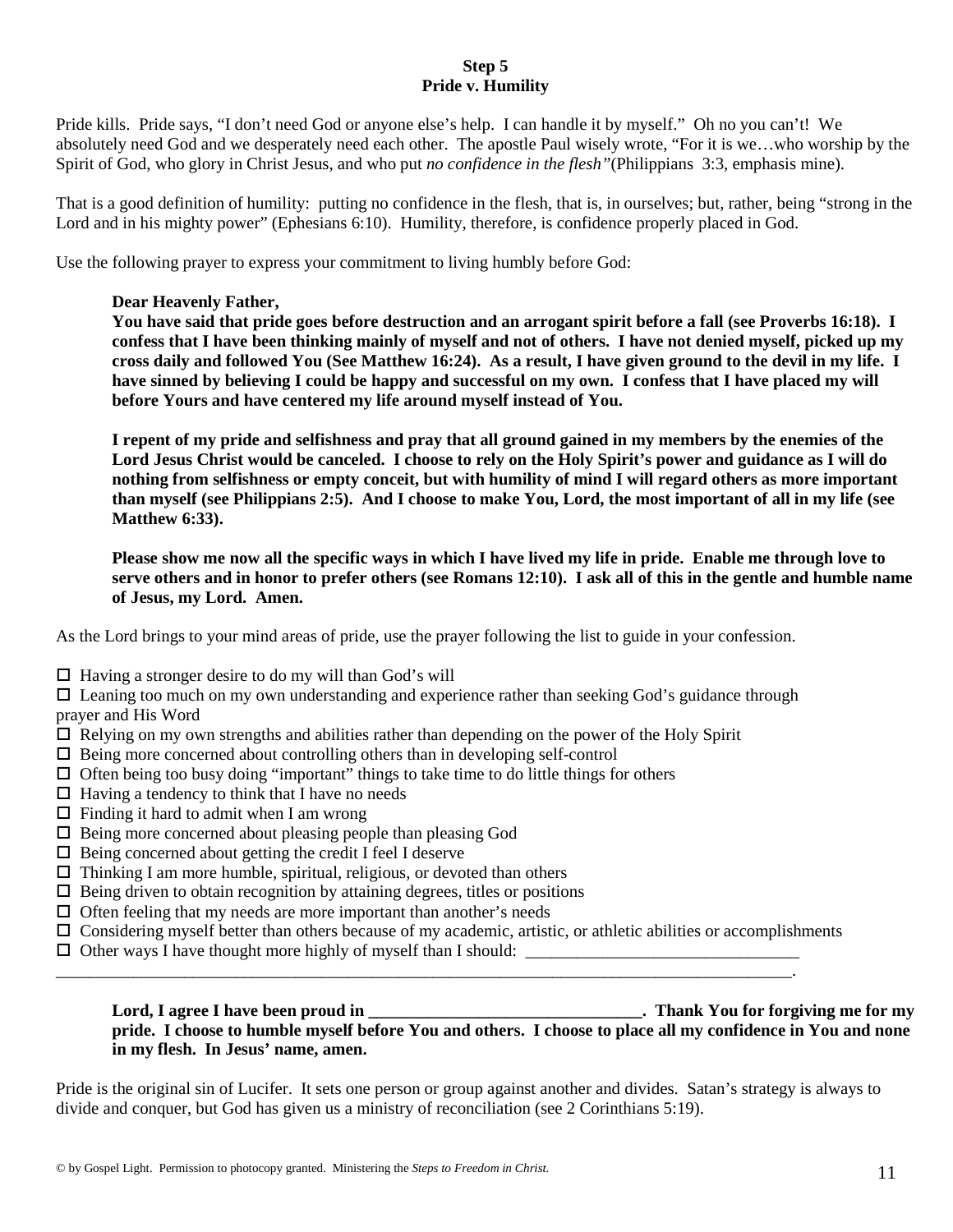Many times we deny that there is prejudice or bigotry in our hearts, yet "nothing in all creation is hidden from God's sight. Everything is uncovered and laid bare before the eyes of him to whom we must give account." (Hebrews 4:13). The following is a prayer, asking God to shine His light upon your heart and reveal any areas of prideful prejudice.

#### **Dear Heavenly Father,**

**I know that You love all people equally and that You do not show favoritism but You accept men from every nation who fear You and do what is right (see Acts 10:34, 35). You do not judge people based on skin color, race, ethnic background, gender, denominational preference or any other worldly matter (see 2 Corinthians 5:16). I confess that I have too often prejudged others or regarded myself as superior because of these things. I have not always been a minister of reconciliation but have been a proud agent of division through my attitudes, words and deeds. I repent of all hateful bigotry and prideful prejudice and I ask You, Lord, to now reveal to my mind all the specific ways in which this form of pride has corrupted my heart and mind. In Jesus' name, amen.**

For each area of racial or ethnic prejudice, gender superiority or denominational bigotry that the Lord brings to mind, pray the following prayer aloud from your heart:

**I confess and renounce the prideful sin of prejudice against \_\_\_(name of group)\_\_\_\_. I thank You for Your forgiveness, Lord, and ask now that You would change my heart and make me a loving agent of reconciliation with \_\_\_\_\_(name of group)\_\_\_\_\_\_\_. In Jesus' name, amen.**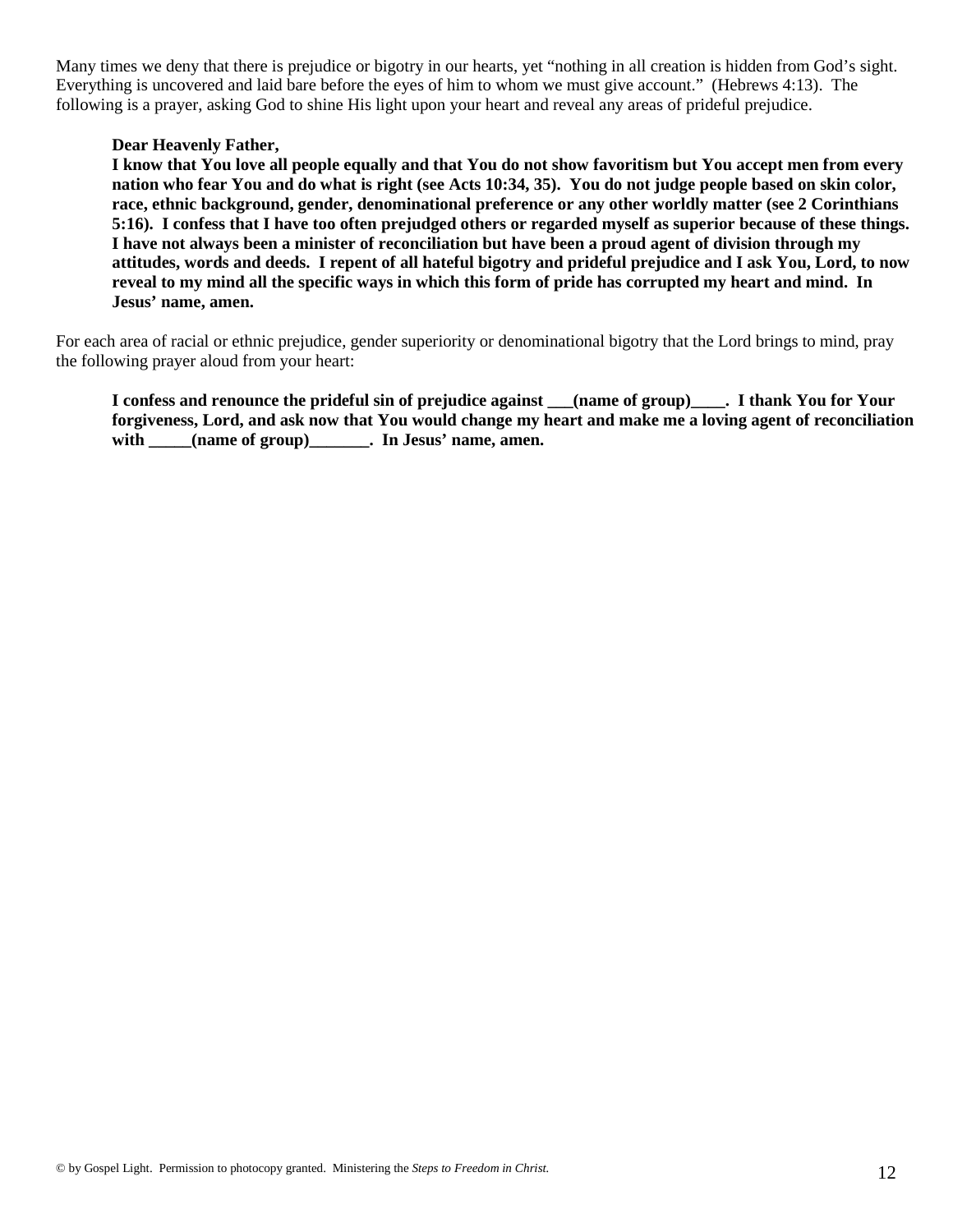### **Step 6 BONDAGE V. FREEDOM**

Many times we feel trapped in a vicious cycle of sin-confess-sin-confess that never seems to end. To find freedom we must follow James 4:7, "Submit yourselves, then, to God. Resist the devil and he will flee from you." We submit to God by confession of sin and repentance (turning away from the sin). We resist the devil by rejecting his lies and walking in the truth.

Sin that has become a habit often requires help from a trusted brother or sister in Christ. James 5:16 says, "Confess your sins to each other and pray for each other so that you may be healed. The prayer of a righteous man is powerful and effective." Sometimes the assurance of I John 1:9 is enough: "If we confess our sins, He is faithful and just and will forgive us our sins and purify us from all unrighteousness."

Remember, confession is not saying "I'm sorry," it is openly admitting, "I did it. Pray the following prayer aloud:

## **Dear Heavenly Father,**

**You have told me to put on the Lord Jesus Christ and not to think about how to gratify my sinful desires (see Romans 13:14). I confess that I have given in to sinful desires which wage war against my soul (see I Peter 2:11). I thank You that in Christ my sins are already forgiven, but I have broken Your holy law and given the devil a chance to wage war in my body (see Romans 6:12, 13; James 4:1; I Peter 5:8). I come to You now to confess and renounce these sins of the flesh (see Proverbs 28:13; 2 Corinthians 4:2) so that I might be cleansed and set free from the bondage of sin. Please reveal to my mind now all the sins of the flesh I have committed and the ways I have grieved the Holy Spirit. In Jesus' holy name, I pray. Amen.**

There are many sins that can control us. The following list contains many of them, but a prayerful examination of Galatians 5:19-21; Ephesians 4:25-31; and Mark 7:20-23 will help you to be even more thorough. After reading these three passages, look over the following list and ask the Holy Spirit to bring to your mind the ones you need to confess. He may reveal to you others as well.

*Note: Sexual sins, divorce, eating disorders, substance abuse, abortions, suicidal tendencies and perfectionism will be dealt with later in this Step.*

| $\Box$ Stealing              | $\Box$ Quarreling/fighting | $\Box$ Jealousy/envy    |
|------------------------------|----------------------------|-------------------------|
| $\Box$ Complaining/criticism | $\Box$ Lustful actions     | $\Box$ Gossip/slander   |
| $\Box$ Swearing              | $\Box$ Apathy/laziness     | $\Box$ Lying            |
| $\Box$ Hatred                | $\Box$ Anger               | $\Box$ Lustful thoughts |
| $\Box$ Drunkenness           | $\Box$ Cheating            | $\Box$ Procrastination  |
| $\Box$ Greed/materialism     | $\Box$ Others              |                         |
|                              |                            |                         |

### **Lord,**

**I** confess that I have committed the sin of  $\qquad \qquad$  Thank You for Your forgiveness and **cleansing. I now turn away from this sin and turn to You, Lord. Strengthen me by Your Holy Spirit to obey You. In Jesus' name, amen.**

It is our responsibility not to allow sin to have control over our bodies. We must not use our bodies or another persons' body as an instrument of unrighteousness (see Romans 6:12, 13). Sexual immorality is sin against your body, the temple of the Holy Spirit (See I Corinthians 6:18, 9). To find freedom from sexual bondage, begin by praying the following prayer:

### **Lord, I ask You to bring to my mind every sexual use of my body as an instrument of unrighteousness, so I can renounce these sins right now. In Jesus' name, I pray. Amen.**

As the Lord brings to your mind every wrong sexual use of your body, whether it was done to you – rape, incest, sexual molestation – or willingly by you (including pornography, masturbation, sexual immorality), *renounce every occasion*:

© by Gospel Light. Permission to photocopy granted. Ministering the *Steps to Freedom in Christ.* 13 Lord, I renounce \_\_\_\_\_(name the specific use of your body)\_\_\_ with \_\_\_(name any other person **involved)** and I ask You to break that sinful bond with  $(name)$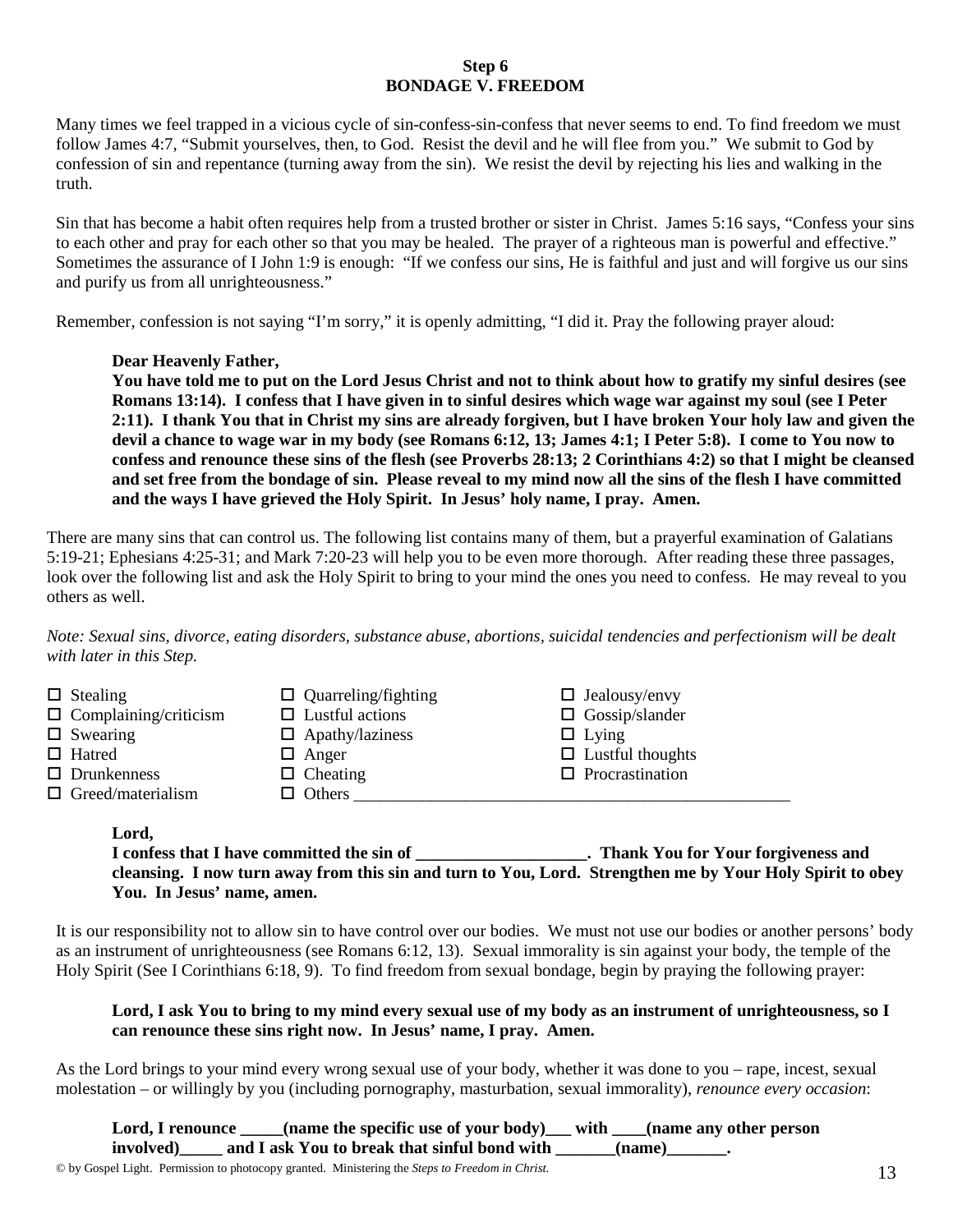After you are finished, commit your body to the Lord by praying:

**Lord,**

**I renounce all these uses of my body as an instrument of unrighteousness and I admit to my willful participation. I choose now to present my eyes, mouth, mind, heart, hands, feet and sexual organs to You as instruments of righteousness. I present my whole body to You as a living sacrifice, holy and acceptable, and I choose to reserve the sexual use of my body for marriage only (see Hebrews 13:4).**

**I reject the devil's lie that my body is not clean or that it is dirty or in any way unacceptable to You as a result of my past sexual experiences. Lord, thank You that You have totally cleansed and forgiven me and that You love and accept me just the way I am. Therefore, I choose now to accept myself and my body as clean in Your eyes. Amen.**

**\*For special prayers for special needs, see Appendix A**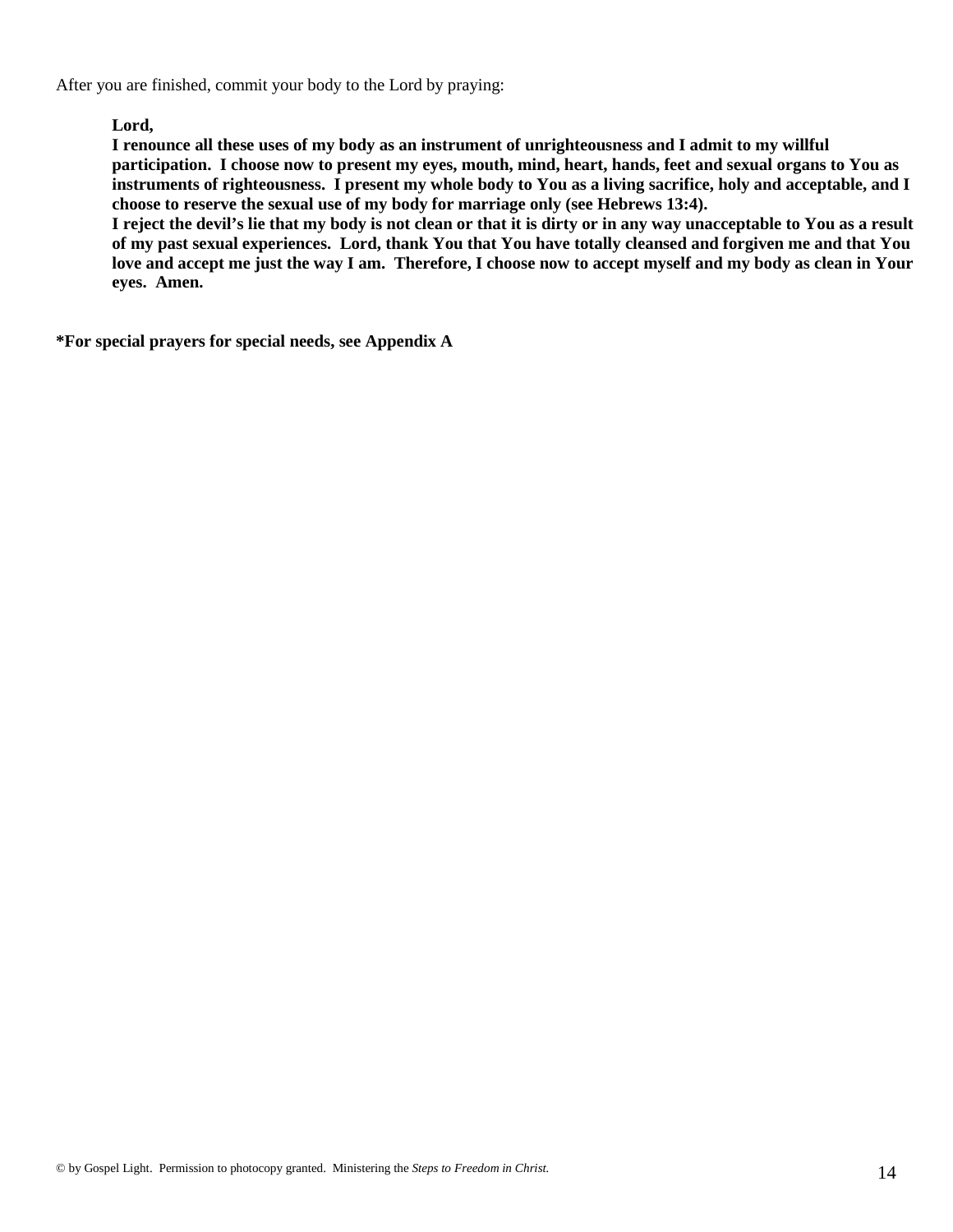### **Step 7 CURSES V. BLESSINGS**

The next Step to Freedom is to renounce the sins of your ancestors, as well as any curses that they may have been placed on you by deceived and evil people or groups.

In giving the Ten Commandments, God said, "...for I, the Lord your God, am a jealous God, punishing the children for the sins of the fathers to the third and fourth generations of those who hate me, but showing love to a thousand generations of those who love me and keep my commandments" (Exodus 20:4-6).

Demonic or familiar spirits can be passed on from one generation to the next if you don't renounce the sin of your ancestors and claim your new spiritual heritage in Christ. You are not guilty for the sin of any ancestor, but because of their sin, Satan may have gained access to your family.

Ask the Lord to show you specifically what sins are characteristic of your family by praying the following prayer.

**Dear Heavenly Father, I ask You to reveal to my mind now all the sins of my fathers that are being passed down through family lines. I want to be free from those influences and walk in my new identity as a child of God. In Jesus' name, Amen.**

As the Lord brings those areas of family sin to your mind, list them. You will be specifically renouncing them later in this Step.

| - |  |
|---|--|
| ◡ |  |
|   |  |
| ັ |  |

In order to walk free from the sins of your ancestors and any curses and assignments targeted against you, read the following declaration and pray the following prayer aloud. Remember, you have all authority and protection you need in Christ to take your stand against such activity.

### DECLARATION

**I here and now reject and disown all of the sins of my ancestors. I specifically renounce the sins of \_\_\_\_(list**  here the areas of family sin the Lord revealed to you)\_\_\_\_. As one who has now been delivered from the **domain of darkness into the kingdom of God's Son, I cancel out all demonic working that has been passed down to me from my family. As one who has been crucified and raised with Jesus Christ and who sits with Him in heavenly places, I renounce all satanic assignments that are directed toward me and my ministry. I cancel out every curse that Satan and his workers have put on me. I announce to Satan and all his forces that Christ became a curse for me when He died for my sins on the cross (See Galatians 3:13). I reject any and every way to which Satan may claim ownership of me. I belong to the Lord Jesus Christ who purchased me with His own blood. I reject all blood sacrifices whereby Satan may claim ownership of me. I declare myself to be fully and eternally signed over and committed to the Lord Jesus Christ. By the authority I have in Christ, I now command every familiar spirit and every enemy of the Lord Jesus that is influencing me to leave my presence. I commit myself to my heavenly Father to do His will from this day forward**.

#### PRAYER

#### **Dear Heavenly Father,**

**I come to You as Your child, bought out of slavery to sin by the blood of the Lord Jesus Christ. You are the Lord of the universe and the Lord of my life. I submit my body to You as an instrument of righteousness, a living and holy sacrifice that I may glorify You in my body. I now ask You to fill me with the Holy Spirit. I**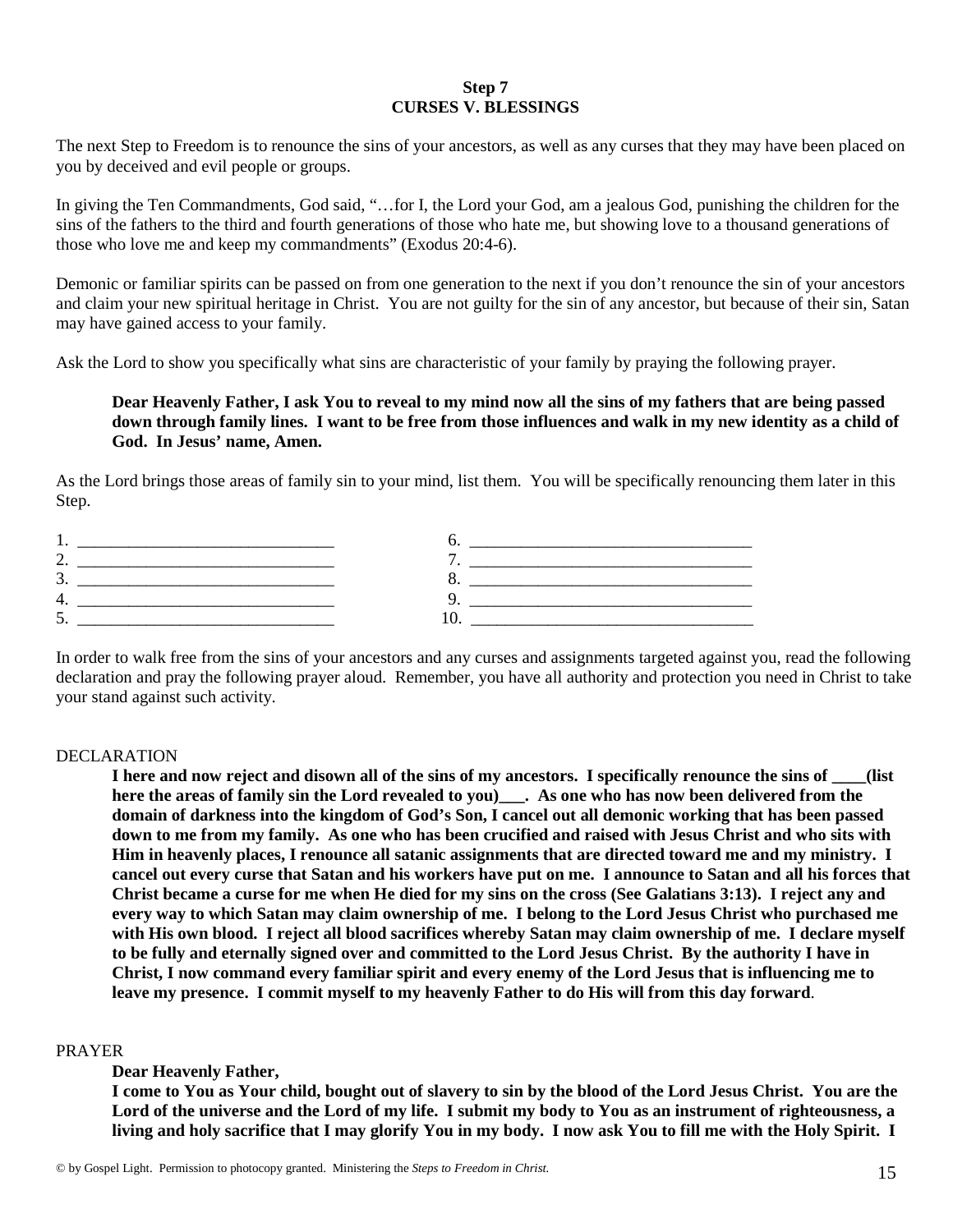#### **commit myself to the renewing of my mind in order to prove that Your will is good, acceptable and perfect for me. All this I pray in the name and authority of the risen Lord Jesus Christ. Amen.**

Even after finding freedom in Christ by going through these seven steps, you may still be attacked by demonic influences trying to regain control of your mind hours, days or even weeks later. But you don't have to let them. As you continue to walk in humble submission to God, you can resist the devil and he will flee from you (see James 4:7).

The Devil is attracted to sin like flies are attracted to garbage. Get rid of the garbage and the flies will depart for smellier places. In the same way, walk in the truth, confessing all sin and forgiving those who hurt you, and the devil will have no place in your life to set up shop.

Realize that one victory does not mean the battles are over. Freedom must be maintained. After completing these Steps to Freedom, one happy lady said, "Will I always be like this?" I told her she would stay free as long as she remained in right relationship with God. "Even if you slip and fall," I encouraged, "you know how to get right with God again."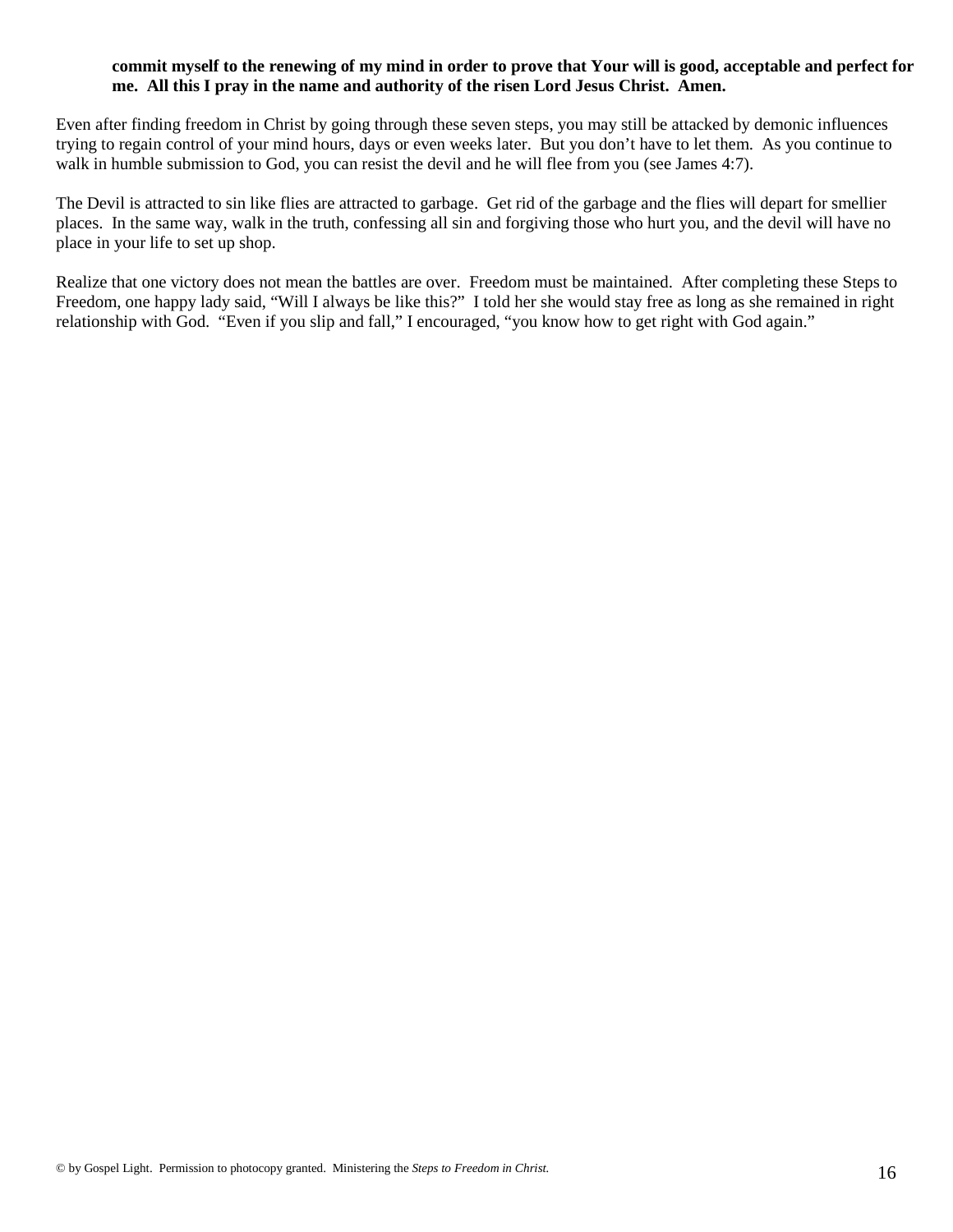#### **Appendix A SPECIAL PRAYERS FOR SPECIAL NEEDS**

#### **Divorce**

Lord, I confess to You any part that I played in my divorce (ask the Lord to show you specifics). Thank You for Your forgiveness, and I choose to forgive myself as well. I renounce the lie that my destiny is now in being divorced. I am a child of God, and I reject the lie that says I am a second-class Christian because of the divorce. I reject the lie that says I am worthless, unlovable, and that my life is empty and meaningless. I am complete in Christ, who loves me, just as I am. Lord, I commit the healing of all hurts in my life to You as I have chosen to forgive those who have hurt me. I also place my future into Your hands and trust You to provide the human companionship You created me to need through Your Church and, if it be Your will, through another spouse. I pray all this in the healing name of Jesus, my Savior and Lord and closest friend. Amen.

#### **Homosexuality**

Lord, I renounce the lie that You have created me or anyone else to be homosexual and I agree that in Your Word You clearly forbid homosexual behavior. I choose to accept myself as a child of God and I thank You that You created me as a man (woman). I renounce all homosexual thoughts, urges, drives and acts, and cancel out all ways that Satan has used these things to pervert my relationships. I announce that I am free in Christ to relate to the opposite sex and my own sex in the way that You intended. In Jesus' name, Amen.

#### **Abortion**

Lord, I confess that I was not a proper guardian and keeper of the life You entrusted to me and I admit that as sin. Thank You that because of Your forgiveness I can forgive myself. I recognize the child is in Your caring hands for all eternity. In Jesus' name, amen.

#### **Suicidal Tendencies**

Lord, I renounce all suicidal thoughts and any attempts I've made to take my own life or in any way injure myself. I renounce the lie that life is hopeless and that I can find peace and freedom by taking my own life. Satan is a thief and comes to steal, kill and destroy. I choose life in Christ, who said He came to give me life and give it abundantly (see John 10:10). Thank You for Your forgiveness which allows me to forgive myself. I choose to believe that there is always hope in Christ. In Jesus' name, I pray. Amen.

#### **Drivenness and Perfectionism**

Lord, I renounce the lie that my self-worth is dependent upon my ability to perform. I announce the truth that my identity and sense of worth is found in who I am as Your child. I renounce seeking the approval and acceptance of other people, and I choose to believe that I am already approved and accepted in Christ because of His death and resurrection for me. I choose to believe the truth that I have been saved, not by deeds done in righteousness, but according to Your mercy. I choose to believe that I am no longer under the curse of the law because Christ became a curse for me. I receive the free gift of life in Christ and choose to abide in Him. I renounce striving for perfection by living under the law. By Your grace, Heavenly Father, I choose from this day forward to walk by faith in the power of Your Holy Spirit according to what You have said is true. In Jesus' name, Amen.

#### **Eating Disorders or Self-Mutilation**

Lord, I renounce the lie that my value as a person is dependent upon my appearance or performance. I renounce cutting or abusing myself, vomiting, using laxatives or starving myself as a means of being in control, altering my appearance or cleansing myself of evil. I announce that only the blood of the Lord Jesus cleanses me from sin. I realize I have been bought with a price and my body, the temple of the Holy Spirit, belongs to God. Therefore, I choose to glorify God in my body. I renounce the lie that I am evil or that any part of my body is evil. Thank You that You accept me just the way I am in Christ, in Jesus' name I pray. Amen.

### **Substance Abuse**

Lord, I confess that I have misused substances –alcohol, tobacco, food, prescription or street drugs—for the purpose of pleasure, to escape reality or to cope with difficult problems. I confess that I have abused my body and programmed my mind in a harmful way. I have quenched the Holy Spirit as well. Thank You for forgiving me. I renounce any satanic connection or influence in my life through any misuse of food or chemicals. I cast my